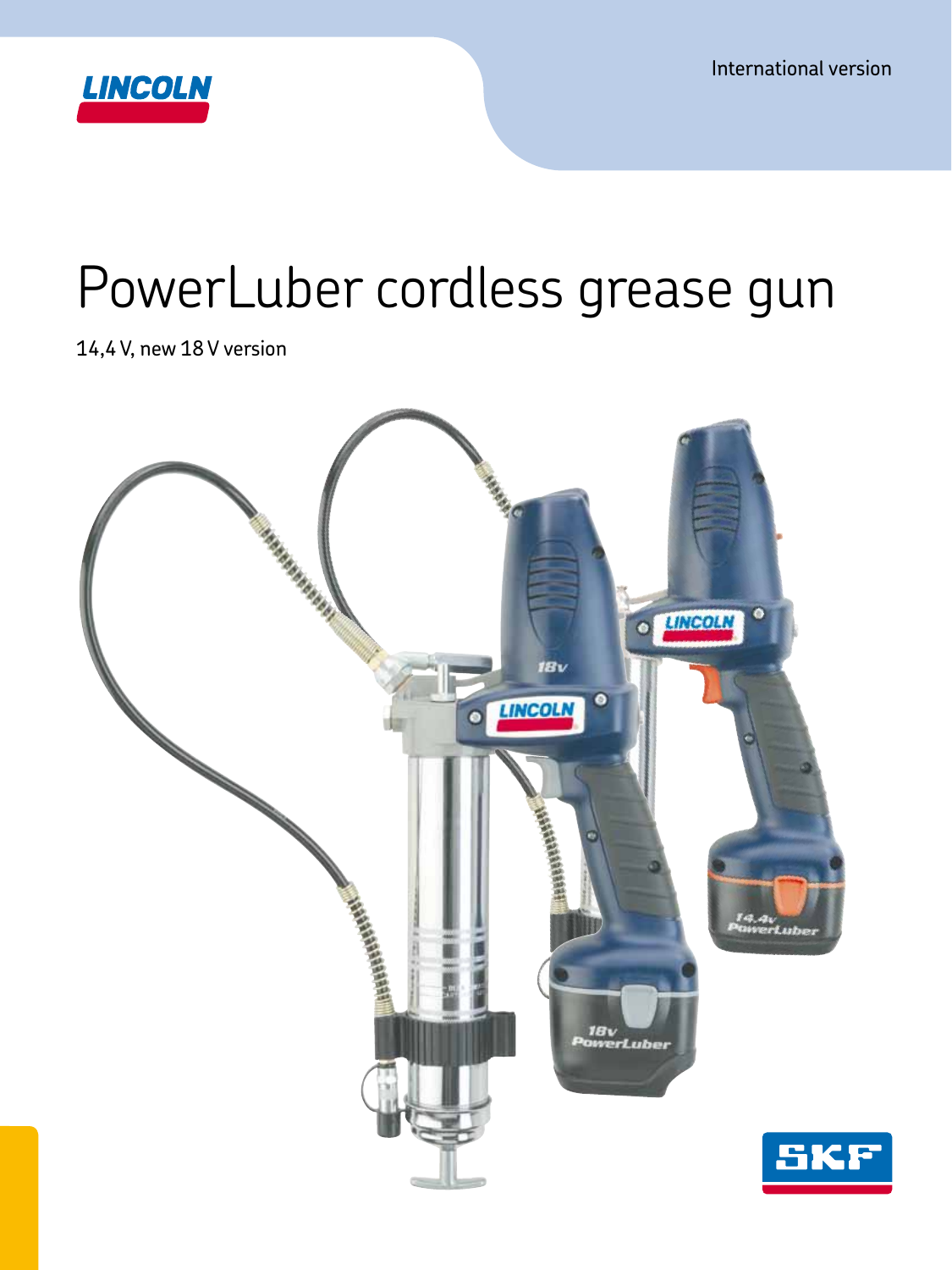## PowerLuber cordless grease gun

### **14,4 V, new 18 V version**

The high-performance PowerLuber grease guns dispose of:

- Two-speed switch for high-pressure or high-volume delivery
- • Cycle indicator pin to monitor grease output
- • "Smart" charger that recognizes the current charging level and therefore delivers reliable power

All the features you need, including comfortable grip and balanced design; hook for shoulder strap; built-in hose and coupler holder; and a slim, compact carrying case. For years, Lincoln's PowerLuber has been the favourite of technicians, mechanics, maintenance crews, farmers and others for almost every lubrication and preventative maintenance task imaginable – from the automotive, trucking and fleet industries to everyday applications in agriculture, construction and industry.

PowerLuber's versatile two-speed design gives it the capability of two powerful tools in one. At the touch of a button, it can deliver high volumes of lubricant at medium pressure or a concentrated stream at high pressure (max. 500 bar working pressure\*). We've added a built-in stroke indicator to make it easy to measure the total output.



Even with all that power, the long-lasting, high amperage battery lets you work longer between recharges. When you need to recharge, our high-tech "smart" charger does it in less than one hour. The "smart" charger even recognizes battery condition when not in use and keeps your battery ready to go.

The PowerLuber's balanced design and padded grip make this tool comfortable and easy to use. Packed in a heavy-duty compact case molded from impact- and stainresistant plastic, this package comes complete with the PowerLuber grease gun and battery, a 230 V one-hour "smart" charger, an additional battery and a 30 inch flex hose with spring guard.



**<sup>\*</sup>** Approximately, NLGI 2 at 70 bar backpressure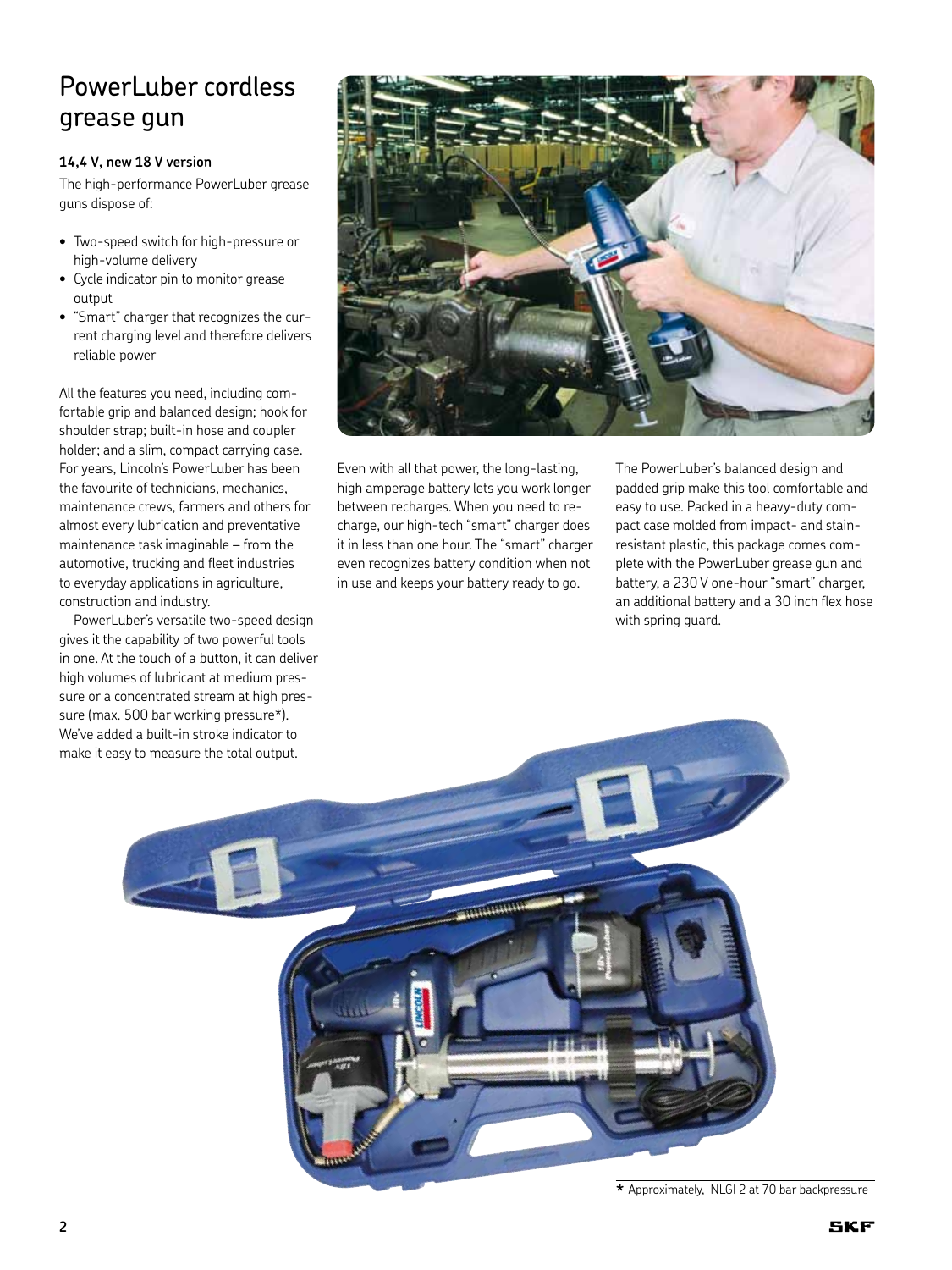| Comparison 14,4 V/18 V                                                   |                    |           |           |
|--------------------------------------------------------------------------|--------------------|-----------|-----------|
| <b>Models</b>                                                            |                    | 1842-E    | 1442-E    |
|                                                                          |                    |           |           |
| Voltage                                                                  | [V]                | 18,0      | 14,4      |
| Capacity                                                                 | [mAh]              | 1 900     | 1700      |
| Two-speed transmission<br>high-volume/high-pressure                      |                    |           |           |
| Patented stroke counter                                                  |                    |           |           |
| Max output pressure                                                      | [bar]              | 500       | 500       |
| Max. output rate (low) $1$ )                                             | [cm <sup>3</sup> ] | 108       | 108       |
| Max. output rate (high) $1$ )                                            | [cm <sup>3</sup> ] | 240       | 240       |
| <b>Cartridges dispensed</b><br>per charge <sup>2)</sup>                  |                    | $8 - 10$  | $5 - 7$   |
| <b>Overload protection</b><br>Circuit breaker<br>pressure relief valve   |                    |           |           |
| <b>Bulk filler valve</b>                                                 |                    |           |           |
| Quick Vent - air purge valve                                             |                    |           |           |
| Hose type<br>760 mm high-pressure with dual<br>spring guards and coupler |                    |           |           |
| Charger - voltage range                                                  | [V]                | $14 - 18$ | $14 - 18$ |
| Charge time                                                              | [min]              | $45 - 60$ | $45 - 60$ |
| <b>Compact carrying case</b>                                             |                    |           |           |
| Hose/coupler/cord clip                                                   |                    |           |           |

<sup>1)</sup> Approximately, NLGI 2 at 70 bar backpressure

2) Average dispense, depending on grease type, ambient temperature and back pressure

| Comparison 14,4 V/18 V |              |                 |           |
|------------------------|--------------|-----------------|-----------|
| <b>Accessories</b>     | Model        | 18 <sub>V</sub> | 14.4 V    |
|                        |              |                 |           |
| 230 V AC quick charger | 1410-E       | $\bullet$       | $\bullet$ |
| 12/24 V DC charger     | 1815-A       | $\bullet$       |           |
| <b>Battery</b>         | 1801<br>1401 | $\bullet$       | $\bullet$ |
| Shoulder strap         | 1414         | $\bullet$       |           |





*Multi-speed output selector – control the powerful two-speed transmission with just a push*



*total output by touch*

*Stroke cycle indicator pin – lets you monitor* 

*Motor overload protection – reset breaker protects motor from overload*



*Snap-lock easy loading battery – provides long lasting power to get the job done*



*Built-in hose and coupler holder – keeps hose and grease coupler secure when not in use*



*One hour "Smart" charger – recognizes battery condition when not in use – keeps battery ready to go*